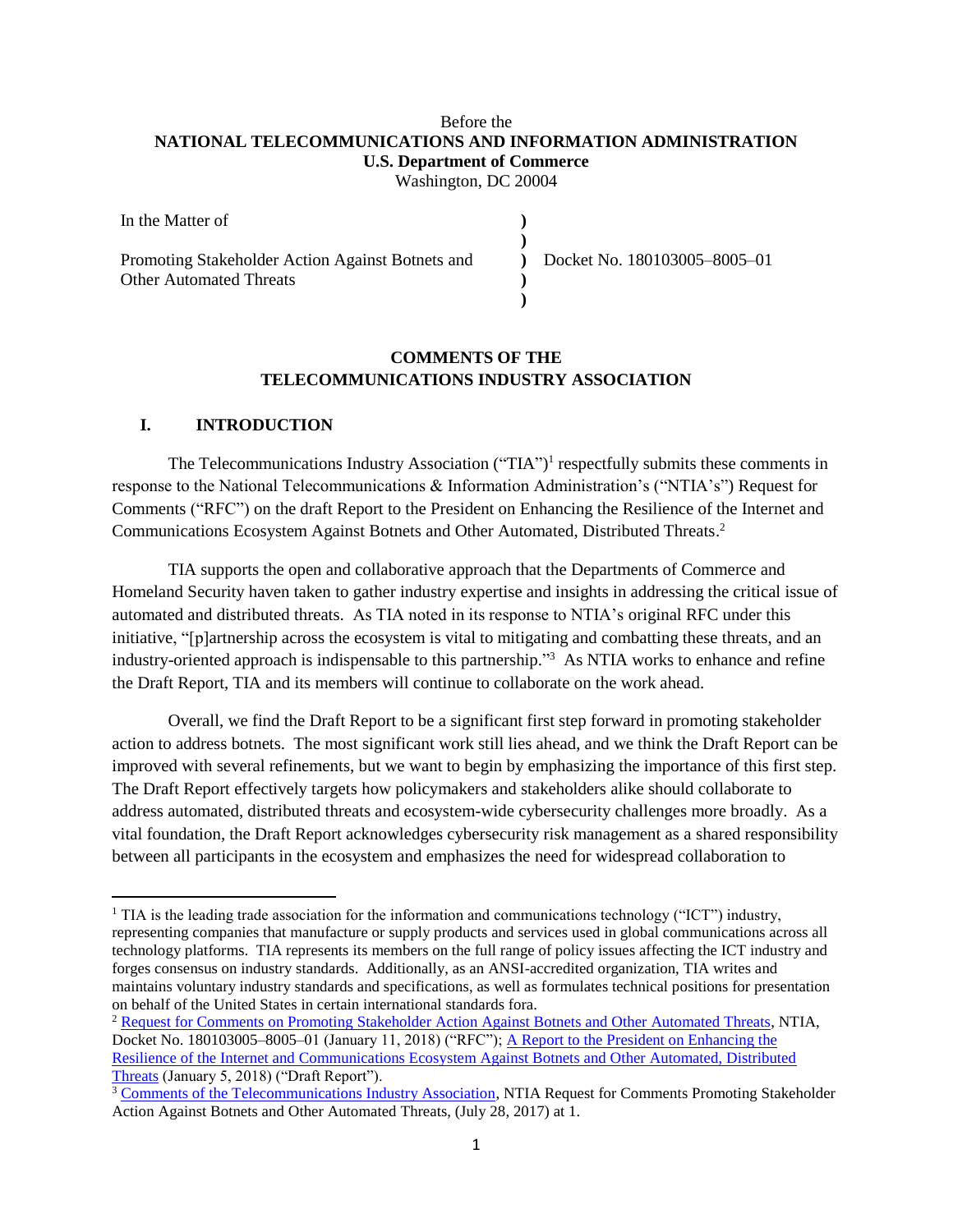address threats and foster resiliency.<sup>4</sup> The Draft Report recognizes that "global action will require globally accepted security standards and practices" and that those standards should be "flexible, appropriately timed, open, voluntary, industry-driven, and global in nature."<sup>5</sup> The Draft Report effectively prioritizes immediate steps by directing government to lead by example and by placing particular focus on increasing large enterprise security risk management to drive the demand side of the security market.<sup>6</sup> The Draft Report outlines fundamental steps for long term improvement by prioritizing education, outreach, resource development for small and medium sized businesses and consumers, as well as investment in basic cybersecurity research and development.<sup>7</sup>

As discussed in greater detail below, TIA suggests several key refinements in the final draft of this report:

- First, while the Draft Report generally takes a holistic view of the Internet infrastructure ecosystem and advocates shared responsibility among participants in that ecosystem, the final report should maintain that holistic approach throughout by focusing on securing the product *environment* with an eye toward security-by-design throughout the development cycle and component elements of various products, as opposed to relying solely on the security of individual end products.
- Second, while it recognizes the vital role of industry led initiatives to develop standards and best practices, the final report should make clear that any approach to develop security assurance or certification programs should be industry-driven, geared toward harnessing market drivers for security, and take care to avoid creating a false sense of security or calcifying into static compliance checklists that require companies to comply backwards rather than innovate forward.
- Third, as it discusses the important priority of securing federal IoT, the final report should make clear that these guidelines and profiles should be developed in an open collaboration with industry, should be based on risk management principles and technology neutrality, maintain a mechanism for refreshing guidelines to keep apace of emerging technologies and security innovation, and should make clear that specific requirements should not be hardcoded into statute.

 $\overline{\phantom{a}}$ <sup>4</sup> See e.g. Draft Report at 3 (identifying a principle theme that "[a]utomated, distributed attacks are an ecosystemwide challenge" and that "[n]o single stakeholder community can address the problem in isolation").

<sup>5</sup> Draft Report at 16. *See also* Draft Report at 3 (identifying a principle theme that "automated, distributed attacks are a global problem" and that "[i]ncreasing the resilience of the Internet and communications ecosystem against these threats will require coordinated action with international partners").

<sup>6</sup> *See e.g.* Draft Report at 29 (identifying Action 2.3 that "[t]he federal government should lead by example and demonstrate practicality of technologies, creating market incentives for early adopters"). *See generally* Draft Report at 23-28 (discussing Goal 1 to "[i]dentify a clear pathway toward an adaptable, sustainable, and secure technology marketplace").

<sup>7</sup> *See e.g.* Draft Report at 26-27 (identifying in Action 1.3 that "where applicable, government should prioritize the application of research and development (R&D) funds and technology transition efforts to support advancement in DDoS prevention and mitigation, as well as foundational technologies to prevent botnet creation"); *id.* at 35-38 (discussing Goal 5 to "[i]ncrease awareness and education across the ecosystem").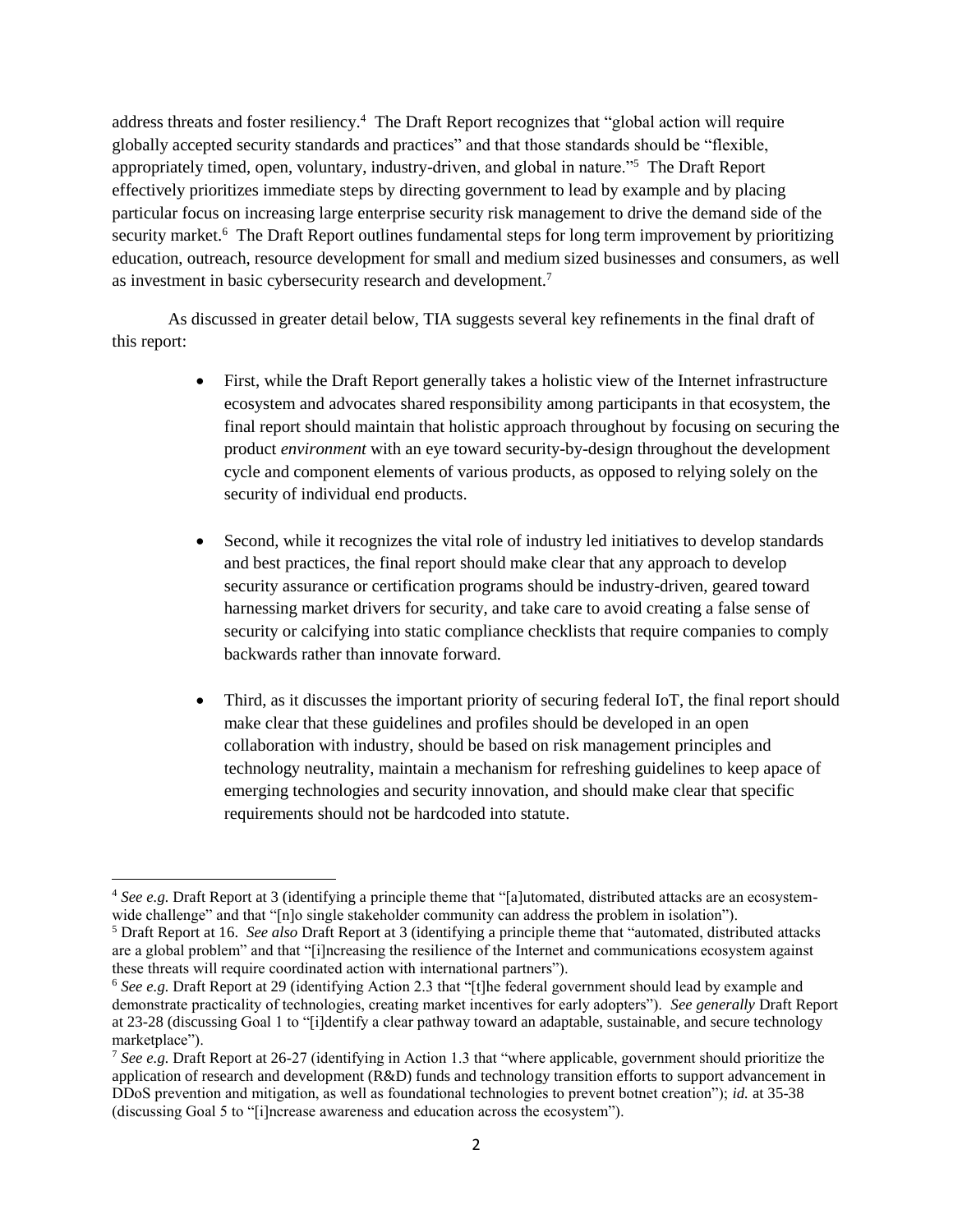Finally, as government and industry stakeholders collaborate to address current and future cybersecurity threats, we should take a process-based approach in the direction of our policy efforts: identifying risks faced (as this report does), directing resources to priority areas of focus, responding in a timely fashion as areas of weakness are exploited, and continuing to reevaluate our approach over time as the technology landscape changes. In the near term, government can build on the momentum catalyzed by Executive Order 13800. As one crucial overarching actionable next step, the final report should build on the success of this process to date by launching follow-on multi-stakeholder workstreams with a clear playbook of agency roles and responsibilities so that industry can continue to drive innovative advances in cybersecurity policy that dovetail with the security innovations that are accelerating in the market.

### **I. AS THE DEPARTMENTS DEVELOP THE FINAL REPORT, TIA SUGGESTS SEVERAL AREAS FOR REFINEMENT.**

**a. Maintain a holistic, shared responsibility approach throughout all aspects of the final report.**

**The final report should focus on securing the product** *environment* **with an eye toward security-by-design throughout the development cycle, rather than relying solely on the security of individual end products.** While the Draft Report identifies and discusses an important goal in increasing product security over time, some language focuses too narrowly on the product itself rather than encouraging a holistic risk assessment approach. For example, Principle Theme #3 states that "[p]roducts should be secured during all stages of the lifecycle."<sup>8</sup> However, as the Draft Report accurately notes, legacy technologies pervade the Internet ecosystem and will take some time to transition out of the market.<sup>9</sup> Security-by-design is the ideal toward which we strive in product development, but taking concurrent steps to secure the broader product environment holistically promotes technology neutrality, and fosters opportunities for innovative security services and gateway technologies to manage risk. In the near term the final report should recommend new government-industry collaboration to secure the product environment, platform, or systems throughout each stage of the product lifecycle.

**The report should clearly reflect the holistic definition of the infrastructure ecosystem described Section II.** Section II of the Draft Report defines "infrastructure" as including "the technology and organizations that enable connectivity, interoperability, and stability, going beyond the physical wires, wireless transmitters and receivers, and satellite links to include the hardware, software, tools, standards, and practices on which the ecosystem depends – for example, routers, switches, Internet service providers, DNS providers, content delivery networks, hosting and cloud-service providers."<sup>10</sup> It critically recognizes that given "the complexity of modern infrastructure, with key tools and players interspersed through the ecosystem, no single tool can secure the infrastructure."<sup>11</sup> In later portions of the report, however, that view seems to simplify, focusing primarily on the role of ISPs and their relationships with enterprise networks. The next workshop should include a session focusing on

l

<sup>8</sup> Draft Report at 3.

<sup>9</sup> Draft Report at 15 (acknowledging that "[t]here are many legacy servers, desktops, laptops, and mobile phones in use today, and this will be the case for the foreseeable future").

<sup>&</sup>lt;sup>10</sup> Draft Report at 9-10.

<sup>11</sup> *Id.* at 10.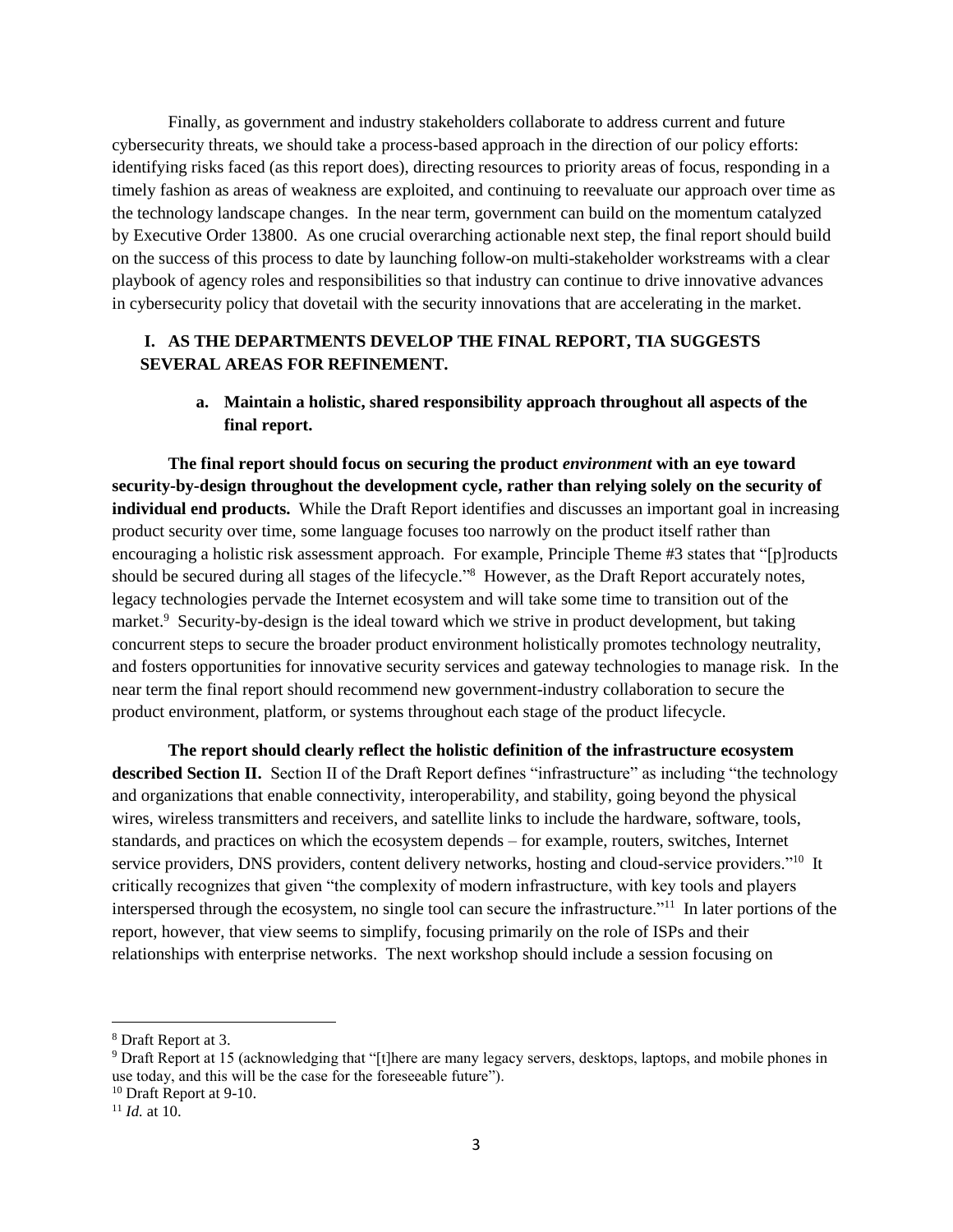determining the roles and describing the activities of additional participants in the infrastructure domain so that the final report reflects actionable steps for all elements of infrastructure.

### **b. Foster incentives to innovate forward rather than comply back ward.**

The Draft Report recognizes the vital role of industry-developed standards and best practices. To that end, any approach to security assurance or certification should be industry-driven and geared toward harnessing market drivers for security, and should take care to avoid creating a false sense of security or calcifying into static compliance checklists that require companies to comply backward rather than innovate forward.Important challenges with respect to cybersecurity assurance or certification have been detailed at various stages in this process and others. Many industry organizations across sectors and internationally are working to develop assurance or certification programs, and we recommend that the final report promote activity to advance these initiatives.

# **c. Any approach toward securing federal IoT should be developed in an open collaboration with industry, should be based on risk management principles and technology neutral, should maintain a mechanism for refreshing guidelines to keep apace of emerging technologies and security innovation, and should make clear that specific requirements should not be hardcoded into statute.**

By prioritizing security of the government's federal networks and directing agencies to collaborate with industry on the development of federal procurement guidelines and profiles, the Draft Report identifies an important step in deterring automated, distributed threats. By transitioning off of legacy network technology, adopting a flexible process-based approach to risk management, and using industry-driven best practices, the government can provide leadership in the development of those practices and drive demand for security in the broader marketplace.

However, the Final Report must make clear that these efforts should follow core principles. In short, any approach to securing Federal IoT:

- Should be developed in an open collaboration with industry,
- Should be based on risk management principles and technology neutral,
- Should maintain a mechanism for refreshing guidelines to keep apace of emerging technologies and security innovation, and
- Should make clear that specific requirements should not be hardcoded into statute.

# **II. AS A CRITICAL OVERARCHING ACTIONABLE PRIORITY THE FINAL REPORT SHOULD DIRECT FOLLOW ON COLLABORATIVE PROCESSES BETWEEN GOVERNMENT AND INDUSTRY TO ADDRESS KEY ISSUES.**

The final report should identify actionable areas to build on current momentum with follow on work between federal agencies and industry to develop targeted recommendations for key issue areas. An initial step would be to prioritize which issues are most pressing and in need of addressing, but follow on work streams might convene stakeholders to tackle any number of identified issues (for example, the notion of "shared responsibility," related legal obligations and responsibilities; how to improve international and cross-border and cross-sector collaboration in real world operational settings; etc.).